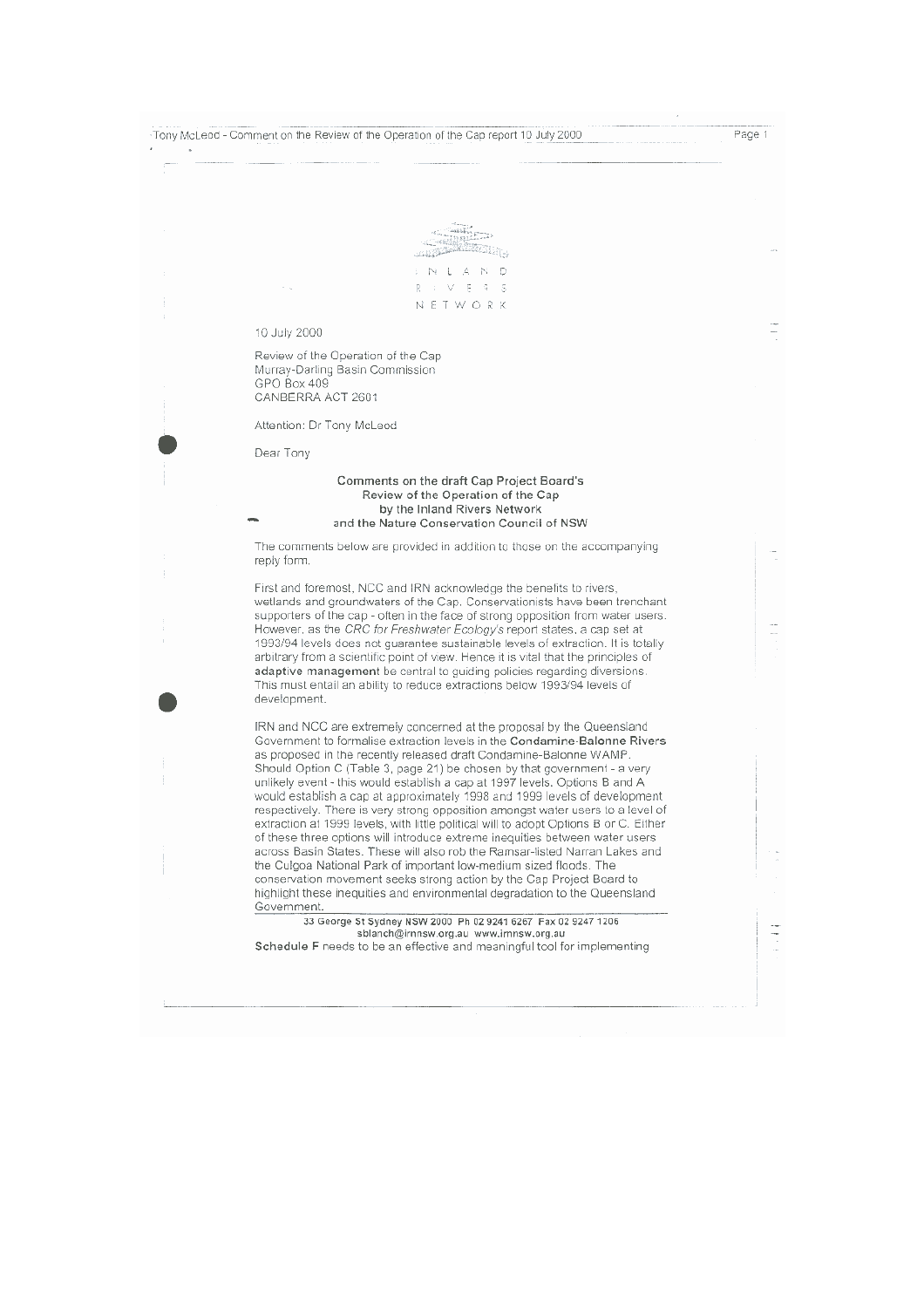Tony McLeod - Comment on the Review of the Operation of the Cap report 10 July 2000 ×  $\lambda$ 

Page 2"

 $\sim$ 

cap, with effective computer models to accurately determine diversion levels.

The proposed re-setting of the commencement date for cap to the start of the 2000/01 water year is unacceptable. What is the point of having a cap if its implementation date is put back to make it easier for recalcitrant States to evade their responsibilities?

IRN and NCC consider the failure of the New South Wales Government to implement cap on the Barwon and Darling Rivers to be a serious threat to the ecology of those river systems and to the cap's acceptance Basin-wide.

Yours sincerely

Dr Stuart Blanch Coordinator Inland Rivers Network

Jen Guice Water Policy Coordinator Nature Conservation Council of NSW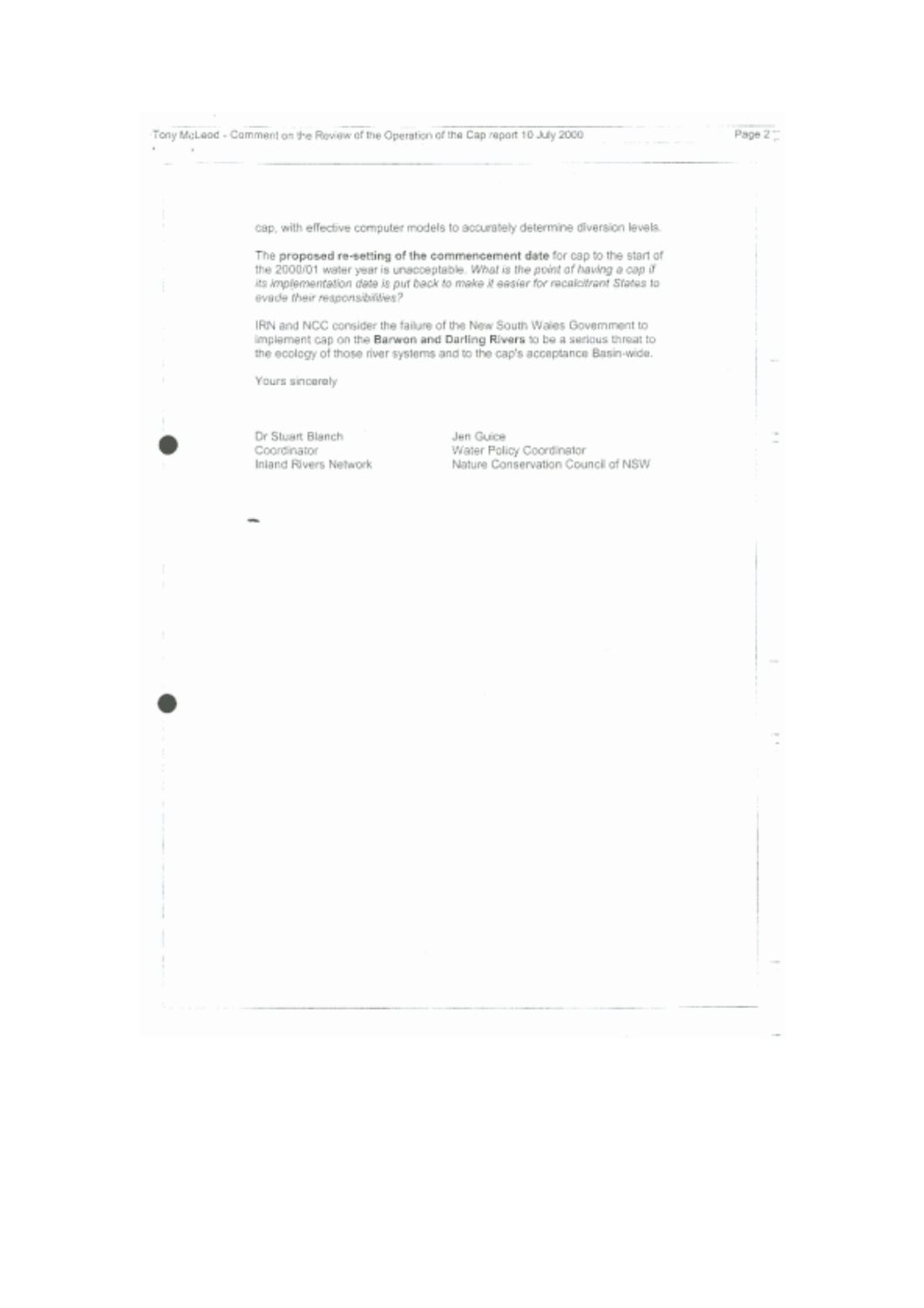## **REVIEW OF THE OPERATION OF THE CAP**

*RESPONSE SHEET FOR COMMENTS ON DRAFT REPORT*

The March 2000 draft report on the **Review of the Operation of the Cap** by the Cap Project Board to the Murray-Darling Basin Ministerial Council is now available for public comment. Comments on the draft report are due by **10 July 2000**.



URRA

**COMMISSION** 

 $\blacktriangle$ S

В

The draft report, and further copies of this response sheet, is available from the Murray-Darling Basin Commission and from the Commission's web site:

**www.mdbc.gov.au**

If you wish, you may use this form to tell us what you think about the position of the Cap Project Board in their report on the Review of the Operation of the Cap. If there is insufficient space on the form, you may add additional sheets or write a separate submission.

The draft report will be modified to reflect comments received and a final report on the Review of the Operation of the Cap will be presented to Ministerial Council Meeting 29 in August 2000.

Those who provide comments will receive a copy of the final Report once it has been approved by the Ministerial Council.

COMMENTS BY: Dr Stuart Blanch, Coordinator, Inland Rivers Network

and

Jen Guice, Water Policy Coordinator, Nature Conservation Council of NSW

CONTACT DETAILS: Inland Rivers Network, 33 George St, Sydney NSW 2000

And

Nature Conservation Council of NSW, Level 5, 362 Kent St, Sydney NSW 2000.

DATE: 10 July 2000

The deadline for comment is **10 July 2000.**

Comments (by e-mail if possible – this response sheet is available electronically on the Commission's web site) should be directed to: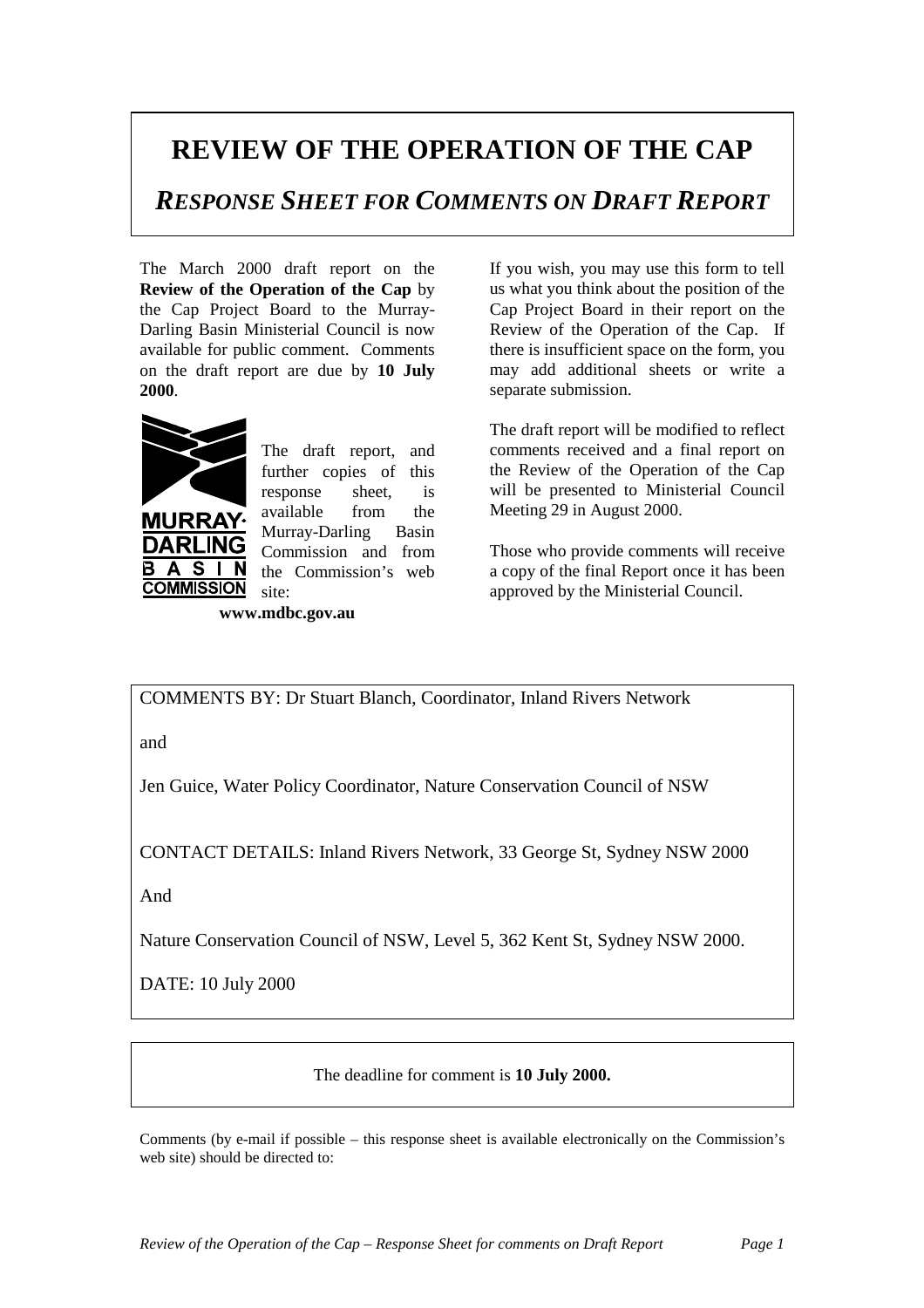• Review of the Operation of the Cap Attn: Dr Tony McLeod, Project Manager Murray-Darling Basin Commission Tel: 02 6279 0144 GPO Box 409<br>
CANBERRA ACT 2601<br>
Email: tony.mcleod@

Email: tony.mcleod@mdbc.gov.au

• or your local member of the Community Advisory Committee (CAC). Those comments made via the CAC that are received prior to **Friday 16 June 2000** will be considered at CAC Meeting 24 – 27 June 2000.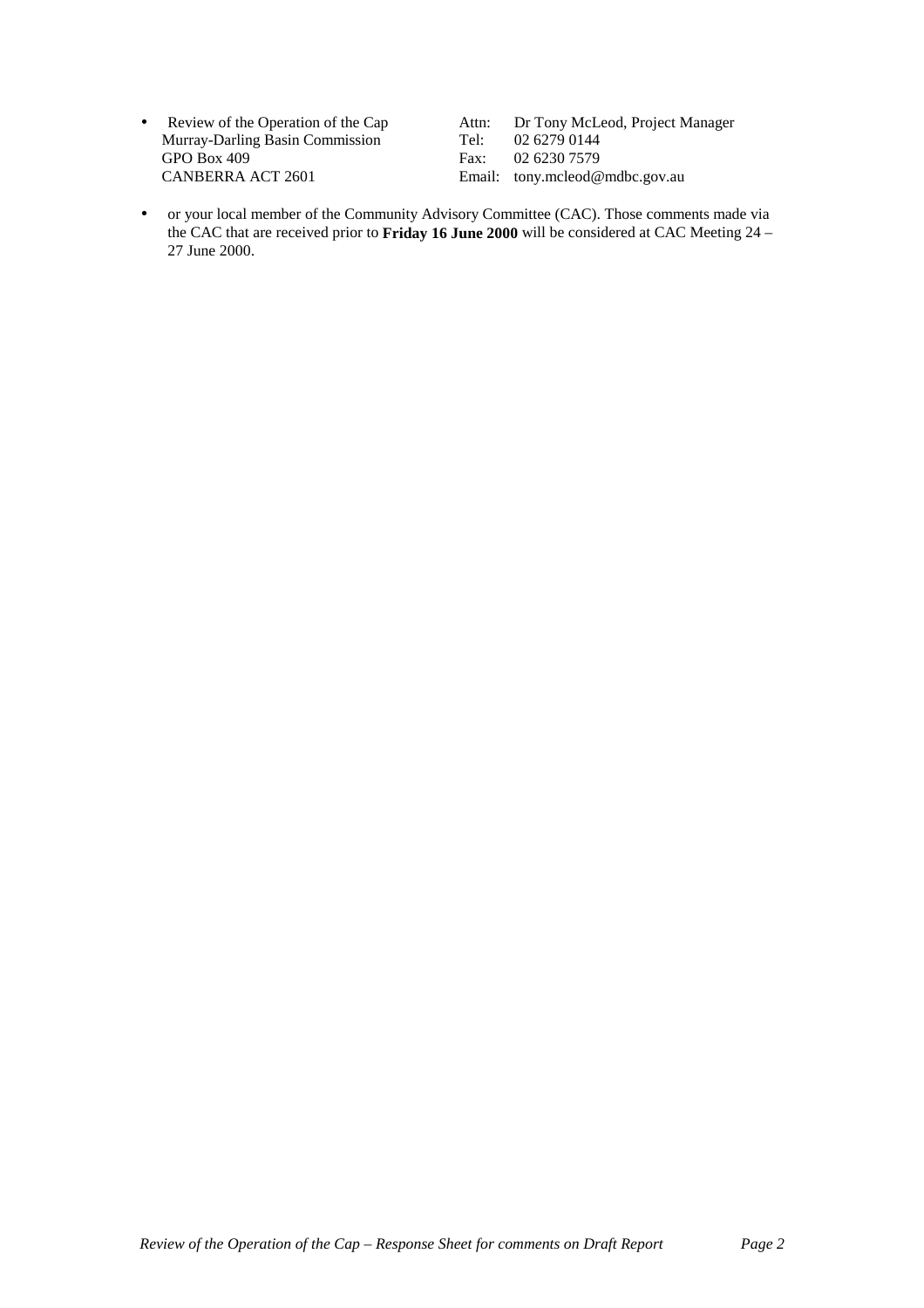|              | Cap Project Board Position                                | Comment      |
|--------------|-----------------------------------------------------------|--------------|
| $\bf{E}$     | The Project Board has                                     | <b>Agree</b> |
| $\mathbf c$  | concluded that the Cap has been                           |              |
| $\bf{0}$     | an essential first step in                                |              |
| $\mathbf{l}$ | providing for the environmental                           |              |
|              | sustainability of the river system                        |              |
| $\mathbf 0$  | of the Basin. Without the Cap,<br>there would have been a |              |
| g            | significantly increased risk that                         |              |
| $\mathbf{i}$ | the environmental degradation                             |              |
| $\mathbf c$  | of the river system of the                                |              |
| a            | Murray-Darling Basin would                                |              |
| 1            | have been worse.                                          |              |
| S            |                                                           |              |
| u            |                                                           |              |
| ${\bf S}$    |                                                           |              |
| t            |                                                           |              |
| a            |                                                           |              |
| $\mathbf{i}$ |                                                           |              |
| $\mathbf n$  |                                                           |              |
| a            |                                                           |              |
| $\mathbf b$  |                                                           |              |
| i            |                                                           |              |
| 1            |                                                           |              |
| i            |                                                           |              |
| t            |                                                           |              |
| ${\bf y}$    |                                                           |              |
|              |                                                           |              |
| $\bf{0}$     |                                                           |              |
| f            |                                                           |              |
| $\mathbf R$  |                                                           |              |
| $\mathbf{i}$ |                                                           |              |
| V            |                                                           |              |
| e            |                                                           |              |
| r            |                                                           |              |
| ${\bf S}$    |                                                           |              |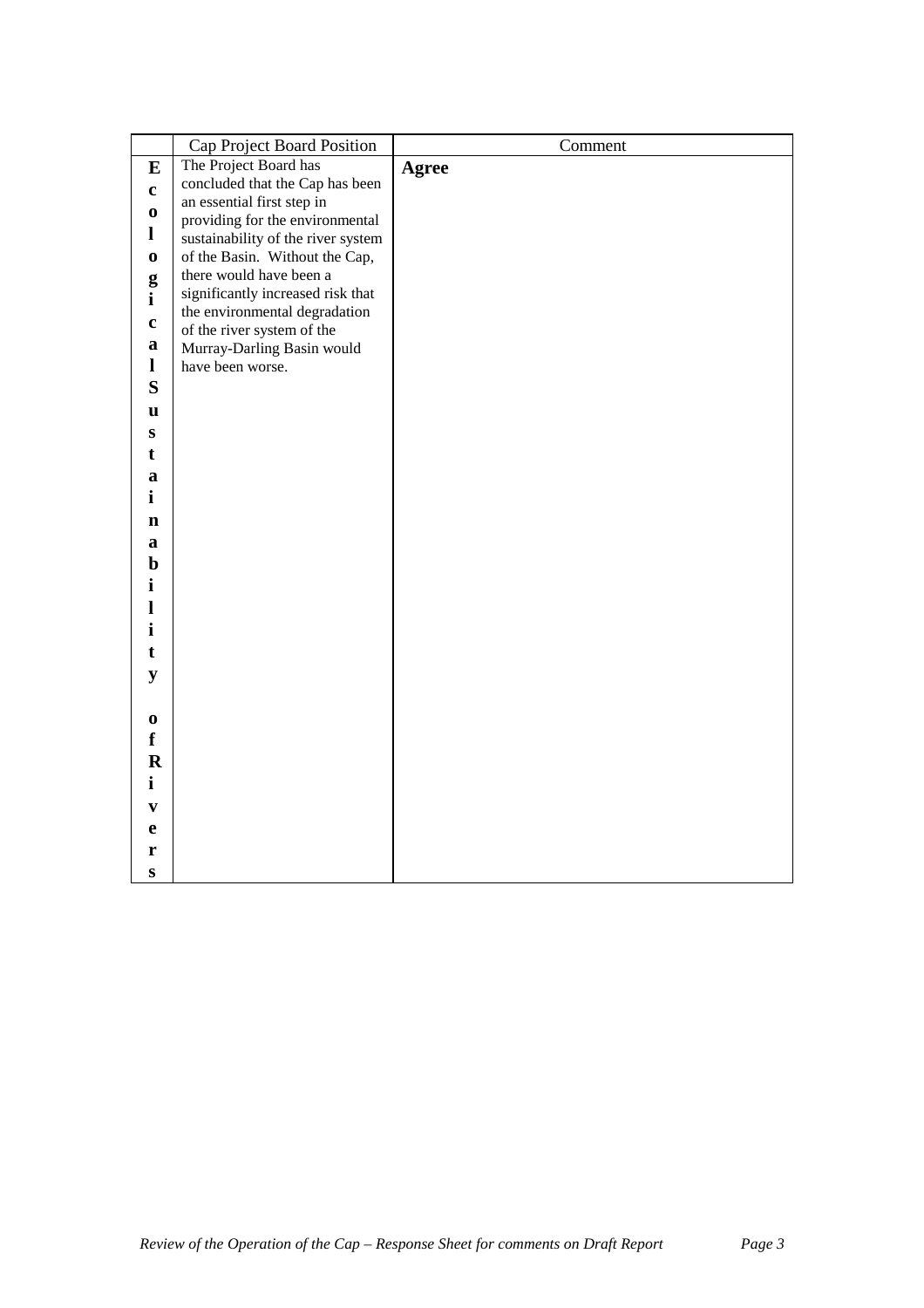| However, the Project Board has     | Agree strongly. |
|------------------------------------|-----------------|
| concluded that there is<br>no      |                 |
| certainty that the Cap<br>on       |                 |
| diversions at its current level    |                 |
| represents a sustainable level of  |                 |
| diversions – the level at which it |                 |
| is set being that which existed at |                 |
| the time when it was decided to    |                 |
| introduce a Cap. Further, the      |                 |
| Project Board recommends that      |                 |
| as better information informs      |                 |
| our management of the Basin's      |                 |
| resources, the level at which the  |                 |
| Cap is set should continue to be   |                 |
| refined to reflect our increased   |                 |
| understanding. It is likely that   |                 |
| such refinements may lead to the   |                 |
| lowering of the level of the Cap   |                 |
| in some valleys. Indeed, some      |                 |
| jurisdictions<br>have<br>already   |                 |
| increased the environment's        |                 |
| share, via access restrictions in  |                 |
| addition to that required by the   |                 |
| Cap, as part of their longer-term  |                 |
| direction of improved water        |                 |
| management.                        |                 |
|                                    |                 |
|                                    |                 |
|                                    |                 |
|                                    |                 |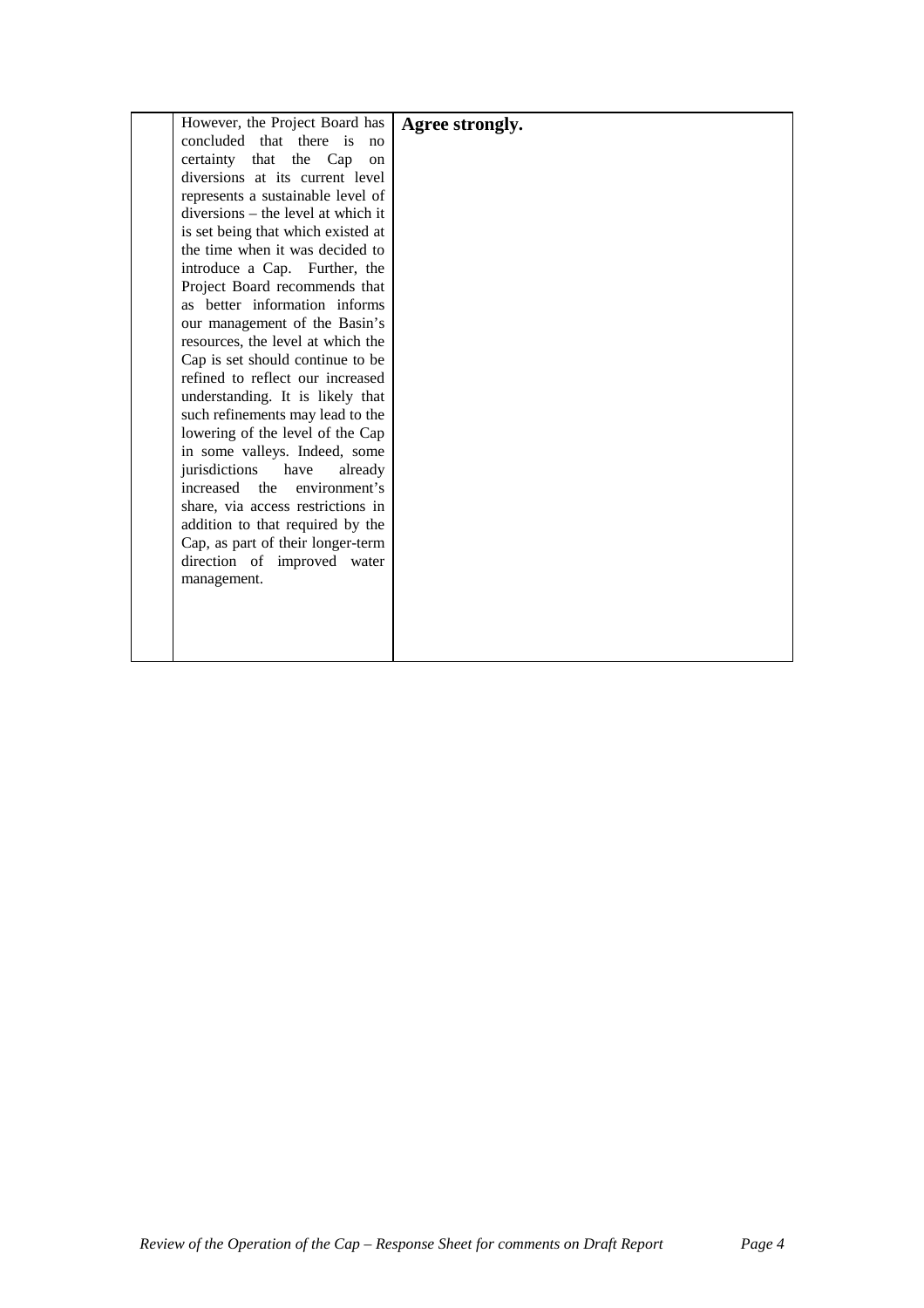|              | Cap Project Board Position         | Comment |
|--------------|------------------------------------|---------|
| E            | The Project Board considers        | Agree   |
|              | that there is compelling           |         |
| $\mathbf c$  | evidence that the Cap has          |         |
| $\bf{0}$     | already delivered significant      |         |
| n            | economic and social benefits to    |         |
| $\bf{0}$     | the Basin community and that       |         |
| m            | the net benefit will increase over |         |
| $\mathbf{i}$ | time.                              |         |
|              |                                    |         |
| $\mathbf c$  |                                    |         |
|              |                                    |         |
| a            |                                    |         |
| n            |                                    |         |
| d            |                                    |         |
|              |                                    |         |
|              |                                    |         |
| S            |                                    |         |
| $\bf{0}$     |                                    |         |
| c            |                                    |         |
| i            |                                    |         |
|              |                                    |         |
| a            |                                    |         |
| 1            |                                    |         |
| I            |                                    |         |
| $\mathbf{m}$ |                                    |         |
| $\mathbf{p}$ |                                    |         |
|              |                                    |         |
| a            |                                    |         |
| $\mathbf c$  |                                    |         |
| t            |                                    |         |
| S            |                                    |         |
|              | The results of research            | Agree   |
|              | conducted for the Review make      |         |
|              | it clear that, in the absence of   |         |
|              | the Cap, the erosion of security   |         |
|              | of supply for irrigators and other |         |
|              | users would have been              |         |
|              | significant. These analyses were   |         |
|              | performed on several systems       |         |
|              | across the Basin reflecting        |         |
|              | diverse agricultural practices     |         |
|              | and climatic conditions.           |         |
|              |                                    |         |
|              | Through guaranteeing security      | Agree   |
|              | of water supply at the valley      |         |
|              | level, the Project Board views     |         |
|              | the Cap as having provided a       |         |
|              | more certain climate for long-     |         |
|              | term investment and                |         |
|              | development, particularly in       |         |
|              | high value agriculture and value   |         |
|              | adding processing, as well as      |         |
|              | providing benefits to the          |         |
|              | environment.                       |         |
|              |                                    |         |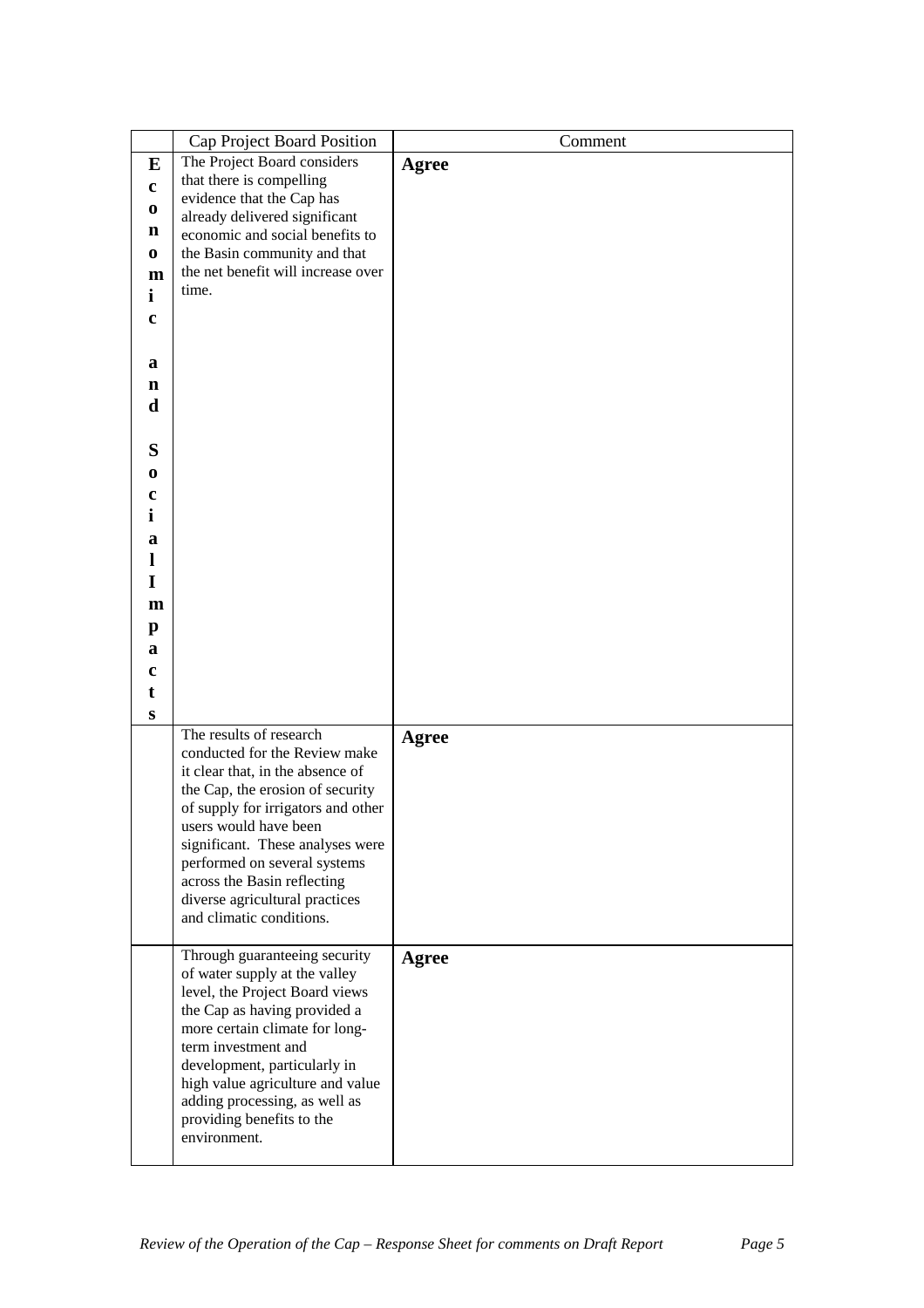| The Project Board considers<br>that the Cap has provided a<br>mechanism for restraining, in an<br>orderly fashion, growth in<br>diversions while enabling<br>economic development to<br>proceed.                                                                                                                                                                                                                                        | Agree |
|-----------------------------------------------------------------------------------------------------------------------------------------------------------------------------------------------------------------------------------------------------------------------------------------------------------------------------------------------------------------------------------------------------------------------------------------|-------|
| The Project Board recognises<br>that this strong positive<br>conclusion will not be the<br>perception of every stakeholder<br>in the Basin. However, the<br>Project Board concludes that the<br>overall benefit of the Cap,<br>especially from ensuring<br>security of supply at a valley<br>level and providing an<br>environment within which water<br>trading and related reforms<br>could be developed, has been a<br>positive one. | Agree |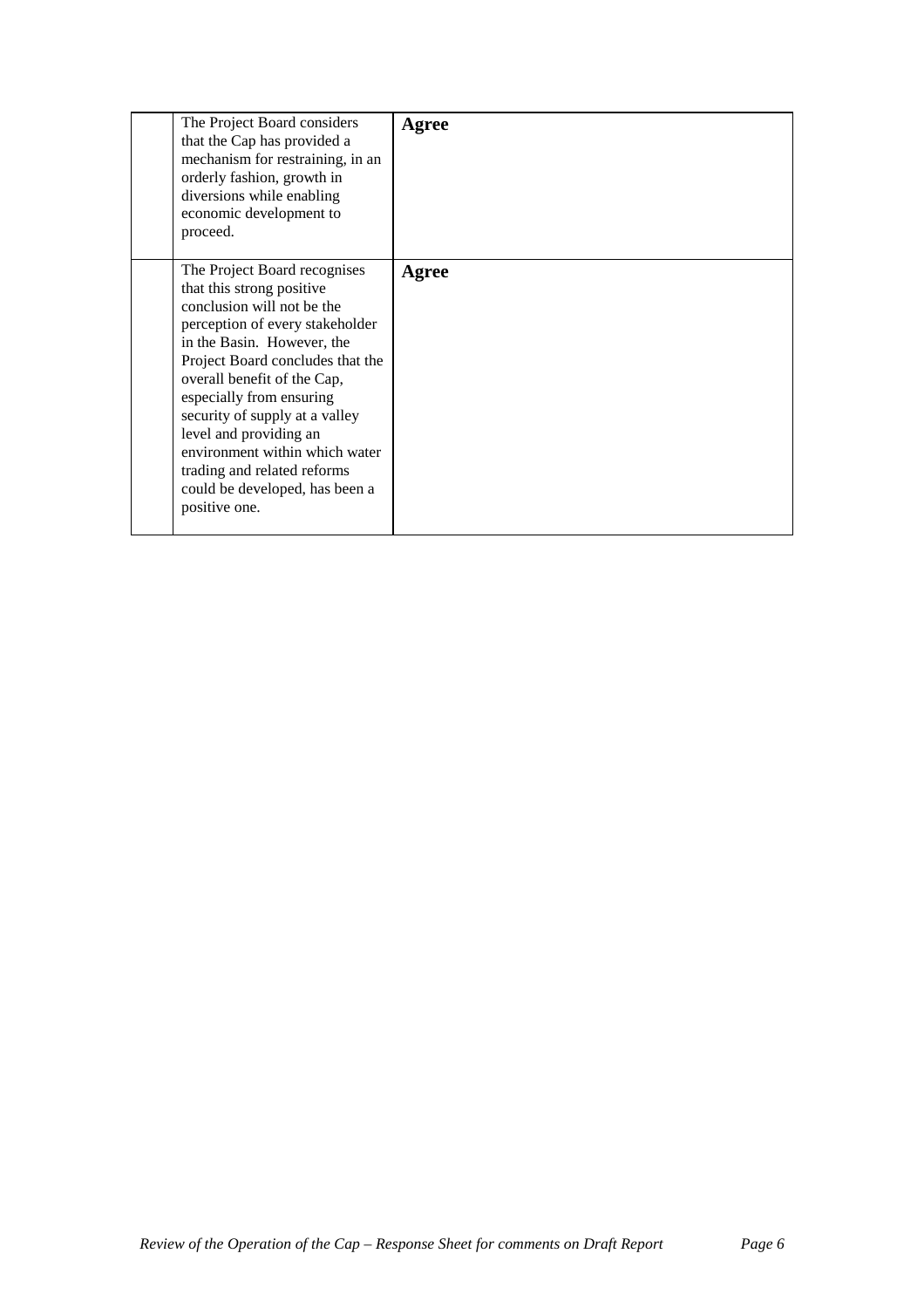| E<br>$\mathbf{q}$<br>u<br>i<br>t<br>y | <b>Cap Project Board Position</b><br>The Project Board identified<br>several equity issues (notably<br>Cap arrangements for<br>Queensland and the ACT) of<br>longstanding duration that<br>require urgent resolution. In<br>addition there are several more<br>recently identified equity issues<br>(floodplain and overland flows<br>and diversions, farm dams and<br>tree plantations) also requiring<br>attention. The effective<br>management of these issues will<br>necessitate a total catchment                                                                                                                                                                                                                                                                                                                                                                                                                                                              | Comment<br><b>Agree.</b> Integrated Natural Resource Management<br>. |
|---------------------------------------|----------------------------------------------------------------------------------------------------------------------------------------------------------------------------------------------------------------------------------------------------------------------------------------------------------------------------------------------------------------------------------------------------------------------------------------------------------------------------------------------------------------------------------------------------------------------------------------------------------------------------------------------------------------------------------------------------------------------------------------------------------------------------------------------------------------------------------------------------------------------------------------------------------------------------------------------------------------------|----------------------------------------------------------------------|
|                                       | management approach to water<br>management that embraces both<br>surface and groundwater<br>resources.                                                                                                                                                                                                                                                                                                                                                                                                                                                                                                                                                                                                                                                                                                                                                                                                                                                               |                                                                      |
|                                       | The Project Board focused on<br>equity issues arising from the<br>implementation of the Cap<br>between jurisdictions and<br>between river valleys within<br>States. In several cases, the<br>submissions received by the<br>Review of the Operation of the<br>Cap raised equity issues that are<br>about the details of<br>implementation within valleys<br>which are outside the<br>jurisdiction of the Murray-<br>Darling Basin Commission and<br>Ministerial Council processes.<br>The vast majority of such issues<br>related to the recognition of<br>licensed entitlement versus<br>history of use, specifically in<br>New South Wales (the<br>"sleeper/dozer" issue). Such<br>issues need to be dealt with by<br>the particular jurisdiction<br>concerned. In order that all<br>submissions receive appropriate<br>attention, these submissions and<br>that of the CAC have been<br>referred to the appropriate<br>Government for consideration<br>and reply. | Agree                                                                |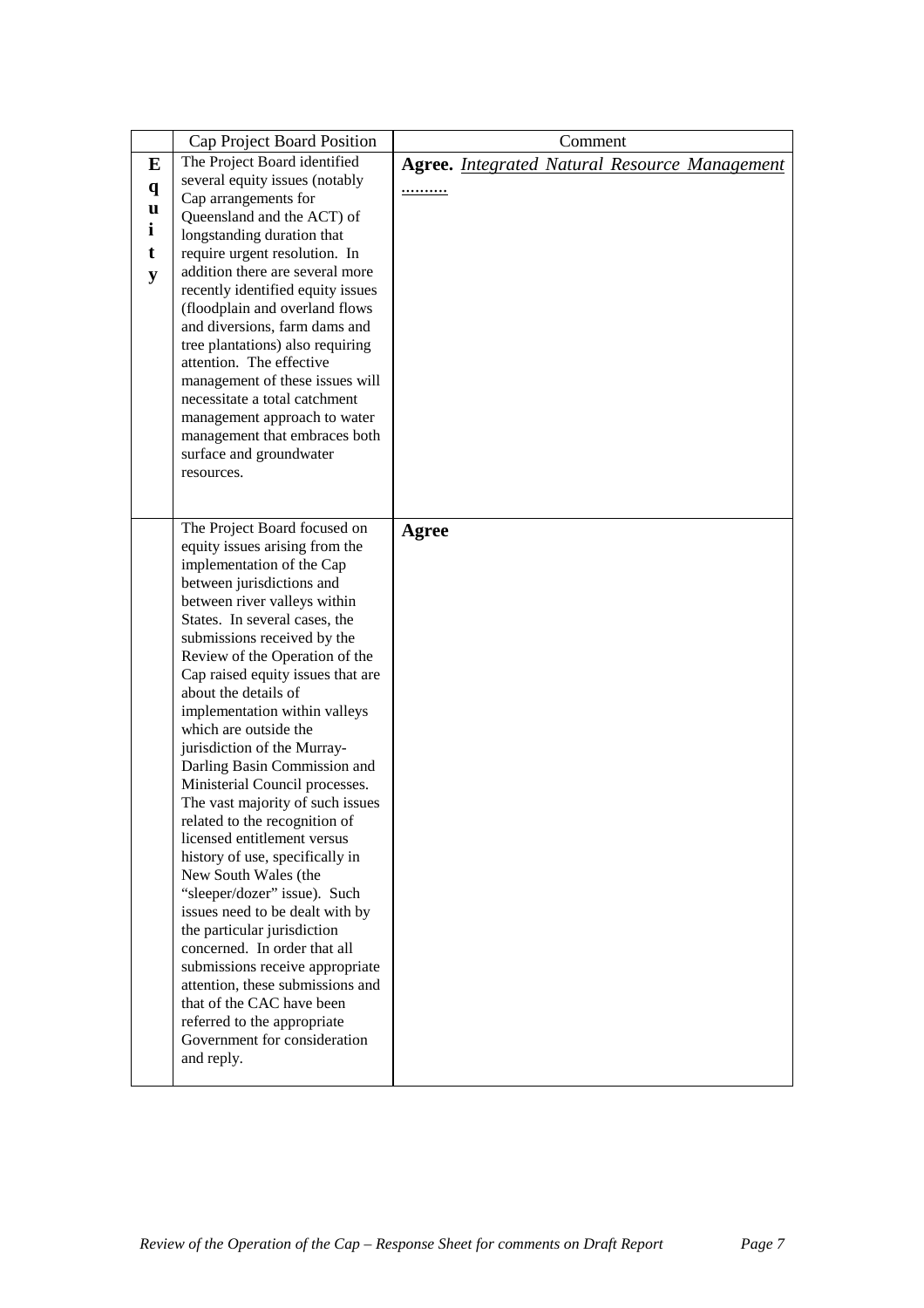|                   | Cap Project Board Position                                           | Comment                                          |
|-------------------|----------------------------------------------------------------------|--------------------------------------------------|
| I                 | The work of the Independent                                          | Agree                                            |
| $\mathbf{m}$      | Audit Group (IAG) on the                                             |                                                  |
|                   | ongoing implementation of the                                        |                                                  |
| $\mathbf{p}$<br>1 | Cap and compliance of actual                                         |                                                  |
|                   | diversions with Cap target                                           |                                                  |
| e                 | diversions has provided a clear<br>direction for the finalisation of |                                                  |
| m                 | the implementation phase of the                                      |                                                  |
| e                 | Cap. The Project Board                                               |                                                  |
| n                 | generally supports the IAG                                           |                                                  |
| t                 | recommendations.                                                     |                                                  |
| a                 |                                                                      |                                                  |
| t                 |                                                                      |                                                  |
| $\mathbf i$       |                                                                      |                                                  |
| $\bf{0}$          |                                                                      |                                                  |
| n                 |                                                                      |                                                  |
|                   |                                                                      |                                                  |
| a                 |                                                                      |                                                  |
|                   |                                                                      |                                                  |
| n<br>$\mathbf d$  |                                                                      |                                                  |
|                   |                                                                      |                                                  |
|                   |                                                                      |                                                  |
| $\mathbf C$       |                                                                      |                                                  |
| $\bf{0}$          |                                                                      |                                                  |
| m                 |                                                                      |                                                  |
| p                 |                                                                      |                                                  |
|                   |                                                                      |                                                  |
| i                 |                                                                      |                                                  |
| a                 |                                                                      |                                                  |
| n                 |                                                                      |                                                  |
| $\mathbf c$       |                                                                      |                                                  |
| e                 |                                                                      |                                                  |
|                   | Significantly, effective                                             | There is little confidence amongst               |
|                   | compliance tools (computer                                           | Agree.                                           |
|                   | simulation models used to                                            | conservationists that the IQQM models used in    |
|                   | determine Cap target diversions)                                     | NSW rivers provide a basis for accurately        |
|                   | have not yet been developed and                                      | modelling river flows and extractions. You can't |
|                   | the Project Board recommends                                         | manage what you can't measure!                   |
|                   | that a high priority be given to                                     |                                                  |
|                   | the finalisation of these models.                                    |                                                  |
|                   |                                                                      |                                                  |
|                   |                                                                      |                                                  |
|                   |                                                                      |                                                  |
|                   |                                                                      |                                                  |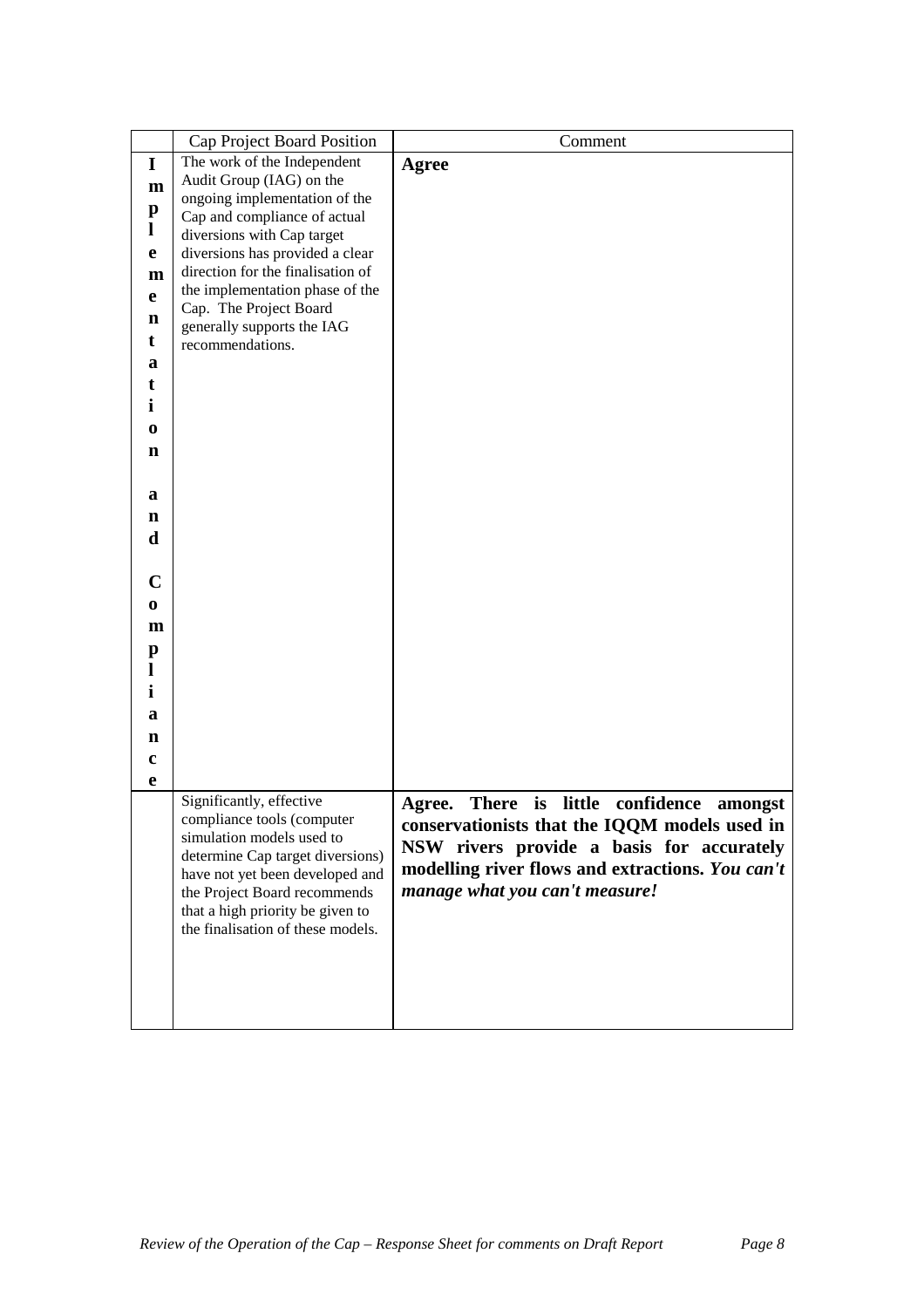| The Review has found that                           | Agree. However IRN and NCC contend that          |
|-----------------------------------------------------|--------------------------------------------------|
| Victoria and South Australia                        | should allocation levels be high in the next few |
| have complied with the Cap,                         | years in the Murray and Murrumbidgee valleys     |
| while Queensland and ACT are<br>yet to complete the | there is no guarantee that DLWC's cap            |
| establishment of their respective                   | implementation process will be able to maintain  |
| Caps. Nevertheless, it is                           | diversions at 1993/94 levels of development.     |
| apparent that in Queensland                         |                                                  |
| there has been significant                          |                                                  |
| growth in storage which will                        | IRN and NCC again stress their concern at the    |
| impact on the water available                       | lack of a cap on extractions in the Barwon-      |
| for alternative consumptive and                     | <b>Darling Rivers.</b>                           |
| environmental uses. In New                          |                                                  |
| South Wales, the Cap has been                       |                                                  |
| breached in the Barwon-Darling                      |                                                  |
| system, with other valleys being                    |                                                  |
| within Cap limits.                                  |                                                  |
|                                                     |                                                  |
|                                                     |                                                  |
|                                                     |                                                  |
|                                                     |                                                  |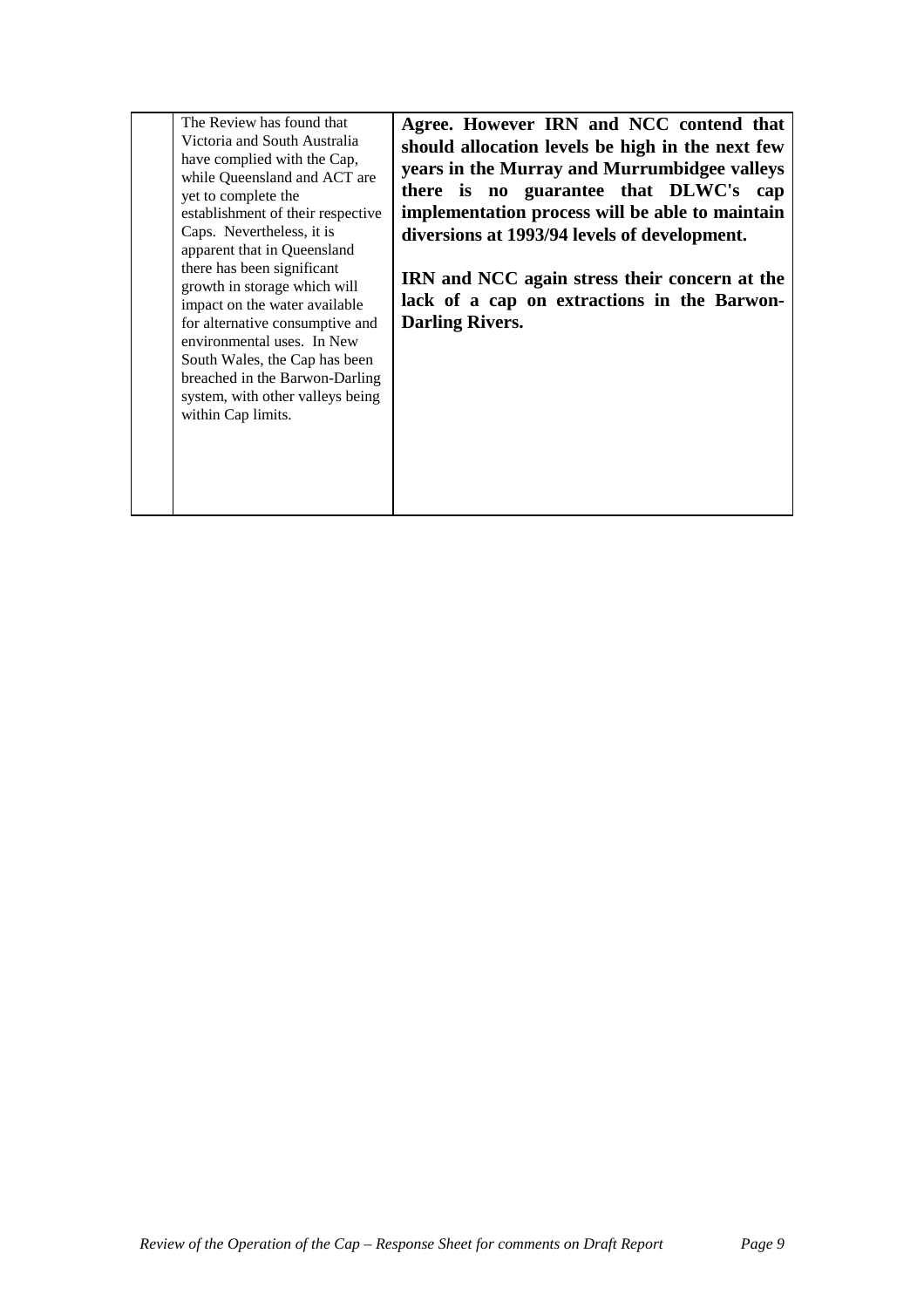| .<br>`an<br>---<br>uuon<br>м |  |
|------------------------------|--|
|------------------------------|--|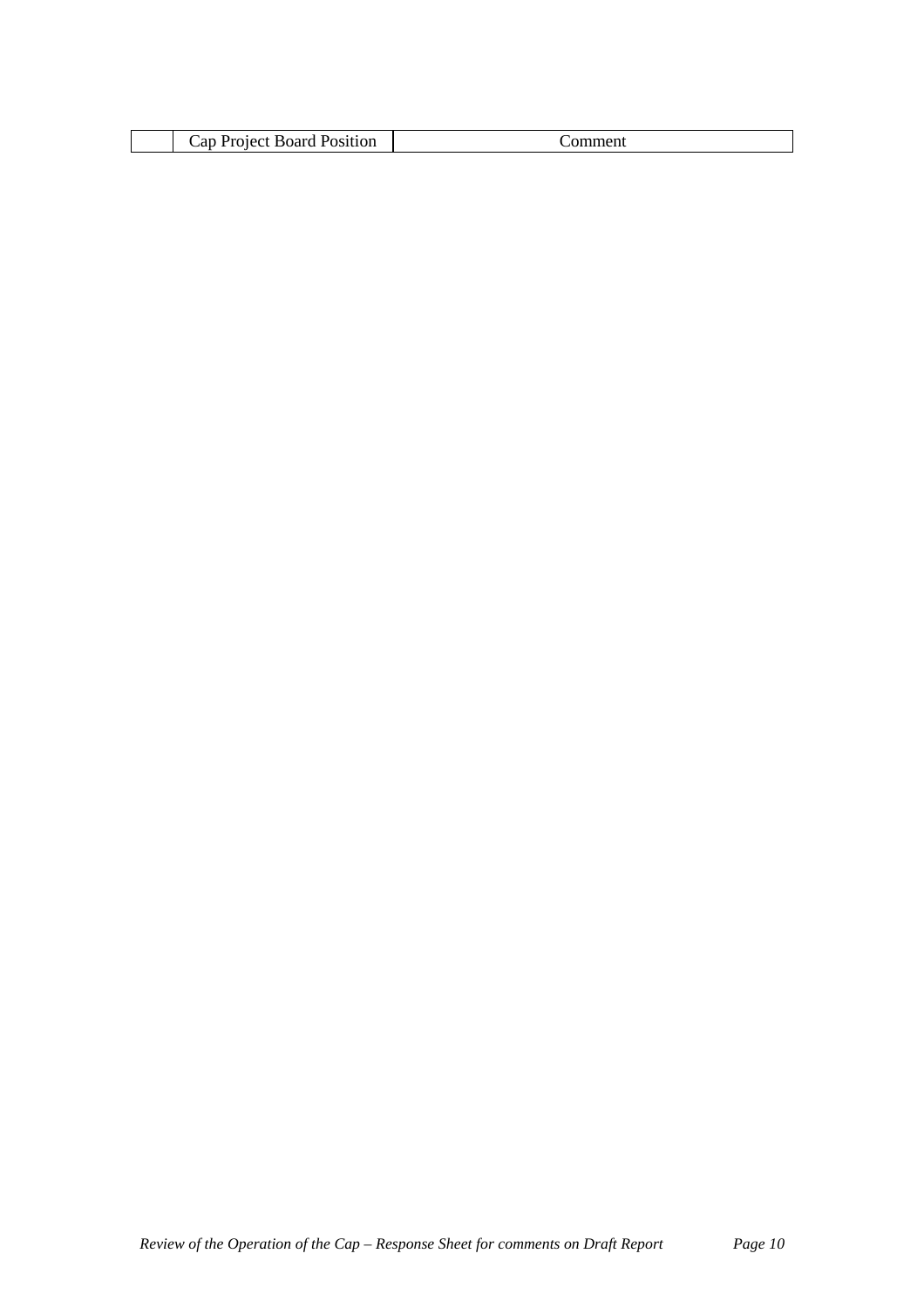| ${\bf S}$           | The most important challenge in                                   | Agree. |
|---------------------|-------------------------------------------------------------------|--------|
| $\mathbf{c}$        | Cap implementation is to                                          |        |
| $\mathbf h$         | finalise the arrangements under                                   |        |
| $\mathbf{e}$        | "Schedule $\mathcal{F}-\mathcal{C}$ ap on                         |        |
| $\mathbf d$         | Diversions" to the Murray-                                        |        |
|                     | Darling Basin Agreement. This<br>schedule is the primary tool for |        |
| $\mathbf u$         | defining Cap arrangements                                         |        |
| $\mathbf{l}$        | especially those concerned with                                   |        |
| $\mathbf e$         | assessing compliance and its                                      |        |
|                     | consequences.                                                     |        |
| $\mathbf{F}$        |                                                                   |        |
|                     |                                                                   |        |
| $\mathbf t$         |                                                                   |        |
| $\boldsymbol{0}$    |                                                                   |        |
|                     |                                                                   |        |
| t                   |                                                                   |        |
| $\mathbf h$         |                                                                   |        |
| $\mathbf e$         |                                                                   |        |
|                     |                                                                   |        |
| $\pmb{M}$           |                                                                   |        |
| $\boldsymbol{u}$    |                                                                   |        |
| r                   |                                                                   |        |
| $\pmb{r}$           |                                                                   |        |
| $\boldsymbol{a}$    |                                                                   |        |
| $\mathbf{y}$        |                                                                   |        |
|                     |                                                                   |        |
| $\boldsymbol{D}$    |                                                                   |        |
| $\boldsymbol{a}$    |                                                                   |        |
| r                   |                                                                   |        |
| $\boldsymbol{l}$    |                                                                   |        |
| $\boldsymbol{i}$    |                                                                   |        |
| $\boldsymbol{n}$    |                                                                   |        |
| $\boldsymbol{g}$    |                                                                   |        |
| o                   |                                                                   |        |
| $\boldsymbol{B}$    |                                                                   |        |
| $\boldsymbol{a}$    |                                                                   |        |
| $\boldsymbol{S}$    |                                                                   |        |
| $\boldsymbol{i}$    |                                                                   |        |
|                     |                                                                   |        |
| $\boldsymbol{n}$    |                                                                   |        |
| $\boldsymbol{A}$    |                                                                   |        |
|                     |                                                                   |        |
| $\pmb{g}$           |                                                                   |        |
| $\boldsymbol{r}$    |                                                                   |        |
| $\pmb{e}$           |                                                                   |        |
| $\boldsymbol{\ell}$ |                                                                   |        |
| $\boldsymbol{m}$    |                                                                   |        |
| $\pmb{e}$           |                                                                   |        |
| $\boldsymbol{n}$    |                                                                   |        |
| $\boldsymbol{t}$    |                                                                   |        |
|                     |                                                                   |        |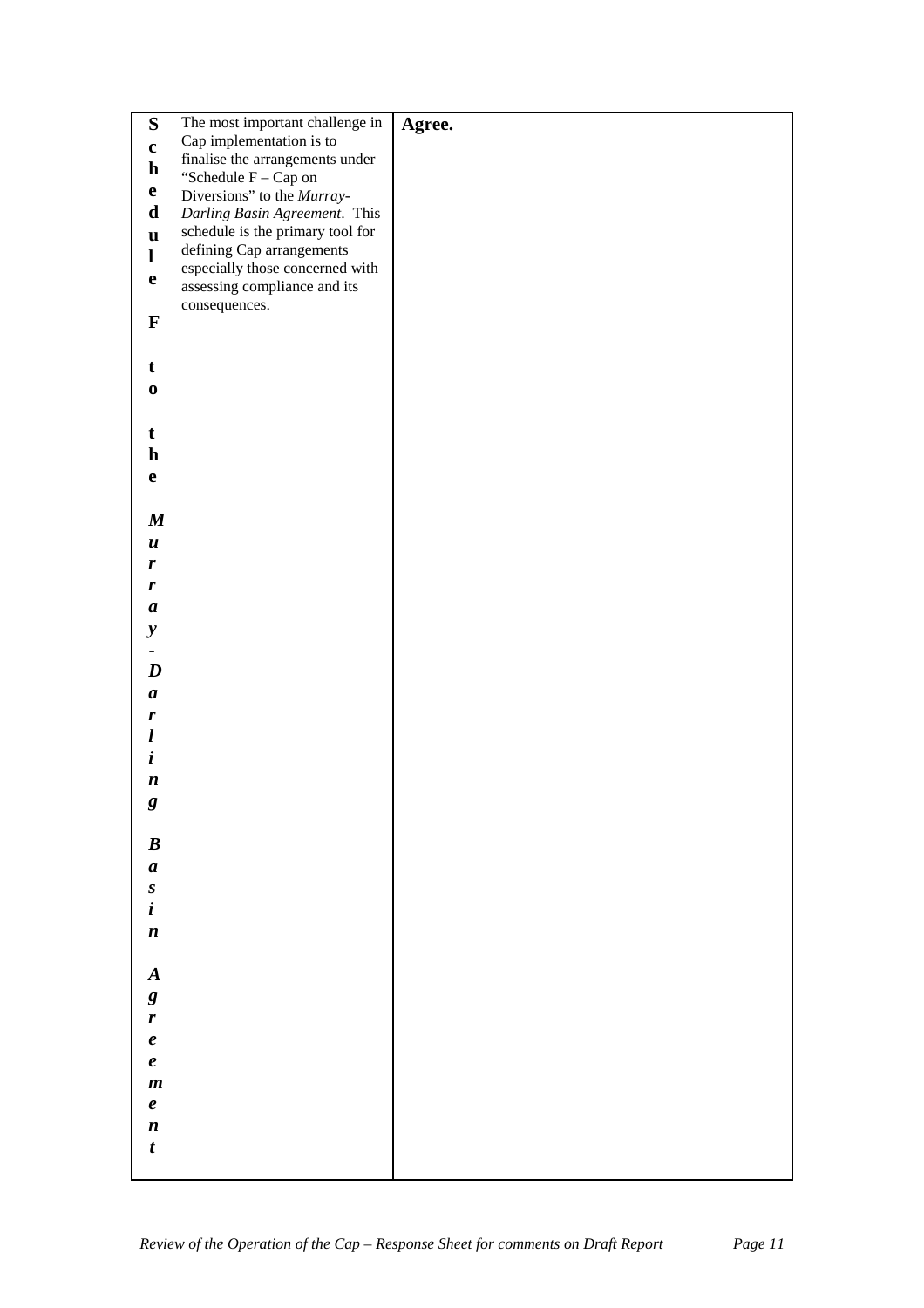| With the intent of improving the<br>operation of the Cap through the<br>development of fair and<br>meaningful compliance<br>arrangements, the Project Board<br>invites comments on the<br>following modifications to<br>Schedule F which have been<br>recommended by the IAG: |                                                                                                                                                                                                                                                                                                                                                                                                                                                                                                               |
|-------------------------------------------------------------------------------------------------------------------------------------------------------------------------------------------------------------------------------------------------------------------------------|---------------------------------------------------------------------------------------------------------------------------------------------------------------------------------------------------------------------------------------------------------------------------------------------------------------------------------------------------------------------------------------------------------------------------------------------------------------------------------------------------------------|
| Removal of references to<br>$\bullet$<br>end-of-valley flows as a<br>method for Cap<br>compliance.                                                                                                                                                                            | Agree. This means of implementing Cap is<br>vastly inferior to that of implementing a cap on<br>diversions. Essentially it is a free kick to<br>Queensland irrigators at the expense of the<br>riverine and floodplain environments of NSW.<br>In the Border Rivers Flow Management Plan<br>Community Reference Panel irrigators from<br>NSW have strongly argued that the use of end-<br>implementing<br>of-valley flows<br>for<br>cap is<br>inadequate and should be replaced with<br>diversion management. |
| Arrangements for remedial<br>٠<br>actions in the case of Cap<br>exceedence. The<br>recommendation of the IAG<br>is that States be required "to<br>ensure that cumulative<br>diversions are brought back<br>into balance with the cap".                                        | Agree                                                                                                                                                                                                                                                                                                                                                                                                                                                                                                         |
| re-setting the<br>commencement date for<br>accounting for diversions<br>under the Cap to start with<br>the 2000/01 water year.                                                                                                                                                | Absolutely disagree. For what reason other<br>than to permit governments which have not<br>been able to deliver on their obligations under<br>the Cap agreement to escape their commitment<br>to protect the environment?                                                                                                                                                                                                                                                                                     |